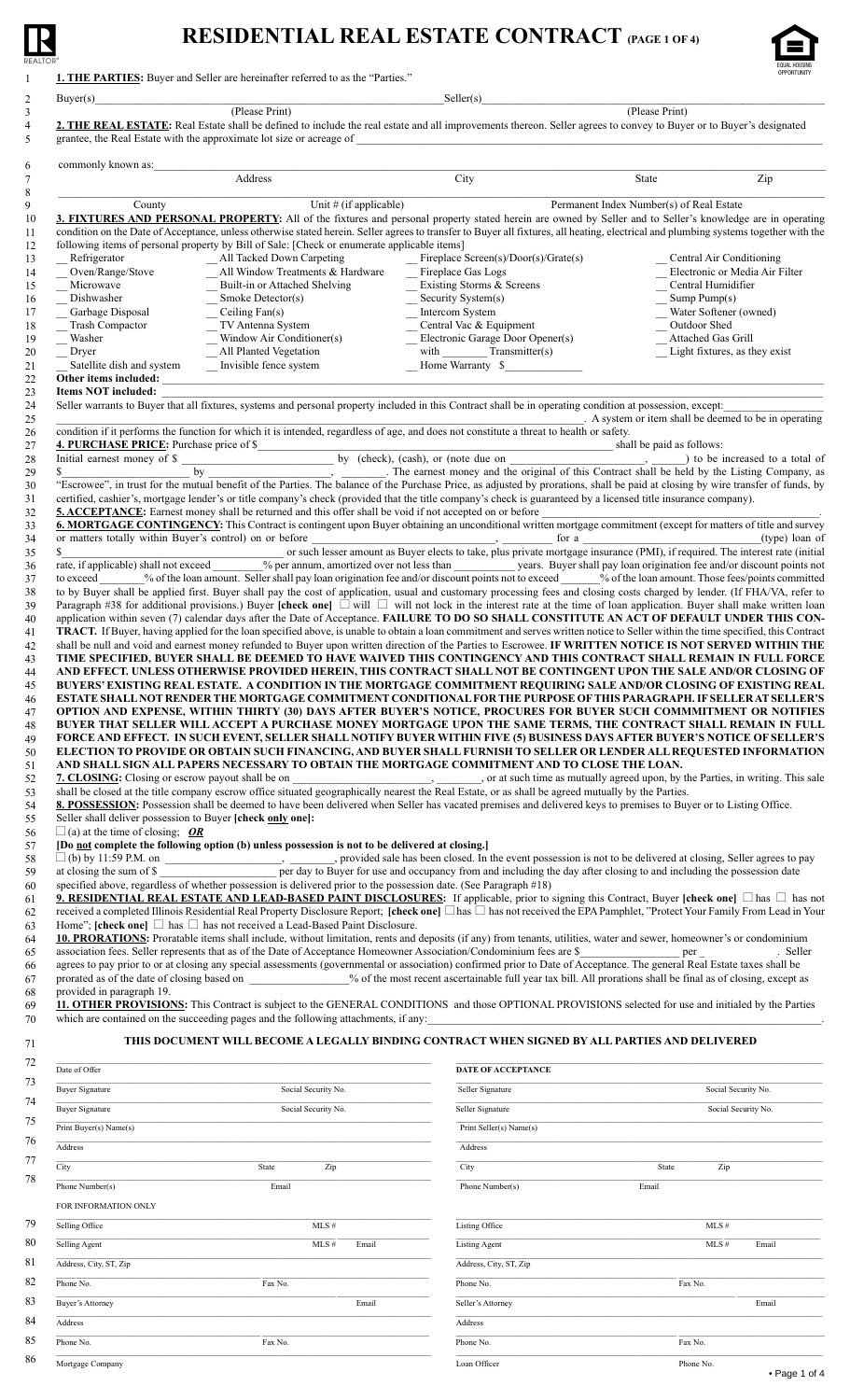**GENERAL CONDITIONS FOR** 

(Real Estate Address) **12. PROFESSIONAL INSPECTIONS**: Buyer may secure at Buyer's expense (unless otherwise provided by governmental regulations) a home, radon, lead-based paint and/or lead-based paint hazards (unless separately waived), and/or wood insect infestation inspection(s) of said Real Estate by one or more professional inspection service(s). Buyer shall serve written notice upon Seller or Seller's attorney of any defects disclosed by the inspection(s) which are unacceptable to Buyer, together with a copy of the pertinent page(s) of the report(s) within five (5) business days (ten (10) calendar days for a lead-based paint and/or lead-based paint hazard inspection) after Date of Acceptance. IF WRITTEN NOTICE IS NOT SERVED WITHIN THE TIME SPECIFIED, THIS PROVISION SHALL BE DEEMED WAIVED BY PARTIES AND THIS CONTRACT SHALL REMAIN IN FULL FORCE AND EFFECT. If within ten (10) business days after Date of Acceptance, written agreement cannot be reached by the Parties with respect to resolution of inspection issues, then either Party may terminate this Contract by written notice to the other Party and THIS CONTRACT SHALL BE NULLAND VOID AND EARNEST MONEY REFUNDED TO BUYER UPON WRITTEN DIRECTION OF THE PARTIES TO ESCROWEE. The home inspection shall cover ONLY the major components of the Real Estate, including but not limited to, central heating system(s), central cooling system(s), interior plumbing system, electrical system, roof, walls, ceilings, floors, appliances and foundation. A major component shall be deemed to be in operating condition if it performs the function for which it is intended, regardless of age, and does not constitute a threat to health or safety. Buyer shall indemnify Seller and hold Seller harmless from and against any loss or damage caused by the acts or negligence of Buyer or any person performing such inspection(s). BUYER AGREES MINOR REPAIRS AND ROUTINE MAINTENANCE ITEMS ARE NOTA PART OF THIS CONTINGENCY. **13. ATTORNEY REVIEW:** The respective attorneys for the Parties may approve, disapprove, or make modifications to this Contract, other than stated purchase price, within five (5) business days after the Date of Acceptance. Disapproval or modification of this Contract shall not be based solely upon stated purchase price. Any notice of disapproval or proposed modification(s) by any party shall be in writing. If within ten (10) business days after Date of Acceptance written agreement on proposed modification(s) cannot be reached by the Parties, THIS CONTRACT SHALL BE NULLAND VOID AND EARNEST MONEY REFUNDED TO BUYER UPON WRITTEN DIRECTION OF THE PARTIES TO ESCROWEE. IF WRITTEN NOTICE IS NOT SERVED WITHIN THE TIME SPECIFIED, THIS PROVISION SHALL BE DEEMED WAIVED BY THE PARTIES AND THIS CONTRACT SHALL REMAIN IN FULL FORCE AND EFFECT. **14. PLAT OF SURVEY**: Not less than one (1) business day prior to closing, Seller shall, at Seller's expense, furnish a Plat of Survey to Buyer or his attorney, which is dated not more than six (6) months prior to the date of closing, by an Illinois registered land surveyor, showing any encroachments, measurements of all lot lines, all easements of record, building set back lines of record, fences, all building and other improvements on the Real Estate and distances thereof to the nearest two lot lines. (See Optional Provision #34). 15. NOTICE: All notices required shall be in writing and shall be served by one Party or his attorney to the other Party or his attorney. Notice to any one of a multiple person Party shall be sufficient notice to all. Notice shall be given in the following manner: a. By personal delivery of such notice; or b. By mailing of such notice to the addresses recited herein by regular mail and by certified mail, return receipt requested. Except as otherwise provided herein, notice served by certified mail, shall be effective on the date of mailing ; or c. By sending facsimile transmission. Notice shall be effective as of date and time of facsimile transmission, provided that the notice transmitted shall be sent on business days during business hours (9:00 A.M. to 5:00 P.M. Chicago time). In the event fax notice is transmitted during non-business hours, the effective date and time of notice is the first hour of the first business day after transmission. 16. THE DEED: Seller shall convey or cause to be conveyed to Buyer, or Buyer's designated grantee, good and merchantable title to the Real Estate by recordable general Warranty Deed, with release of homestead rights, (or the appropriate deed if title is in trust or in an estate), and with real estate transfer stamps to be paid by Seller (unless otherwise designated by local ordinance). Title when conveyed will be good and merchantable, subject only to: general real estate taxes not due and payable at the time of closing, covenants, conditions, and restrictions of record, building lines and easements, if any, so long as they do not interfere with the current use and enjoyment of the Real Estate. Seller's obligation will be to furnish the documents set forth in Paragraph #17. **17. TITLE:** At Seller's expense, Seller will deliver or cause to be delivered to Buyer or Buyer's attorney within customary time limitations and sufficiently in advance of closing as evidence of title in Seller or Grantor a title commitment for an ALTA title insurance policy in the amount of the purchase price with extended coverage by a title company licensed to operate in the State of Illinois, issued on or subsequent to the Date of Acceptance of this Contract, subject only to items listed in Paragraph #16. The requirement of providing extended coverage shall not apply if the Real Estate is vacant land. The commitment for title insurance furnished by Seller will be conclusive evidence of good and merchantable title as therein shown, subject only to the exceptions therein stated. If the title commitment discloses unpermitted exceptions, or if the Plat of Survey shows any encroachments which are not acceptable to Buyer, then Seller shall have said exceptions or encroachments removed, or have the title insurer commit to insure against loss or damage that may be caused by such exceptions or encroachments. If Seller fails to have unpermitted exceptions waived or title insured over prior to closing, Buyer may elect to take the title as it then is, with the right to deduct from the purchase price prior encumbrances of a definite or ascertainable amount. Seller shall furnish Buyer at closing an Affidavit of Title covering the date of closing, and shall sign any other customary forms required for issuance of an ALTA Insurance Policy. 18. POSSESSION ESCROW: In the event possession is not delivered at closing, Seller shall deposit in escrow at closing with Title Company, Listing Company or other escrowee as agreed to by the Parties and escrowee by separate check, the sum of two percent (2%) of the purchase price to guarantee that possession of the Real Estate shall be delivered to Buyer on or before the date and time specified in this Contract. If possession is so delivered, the escrow fund shall be paid to Seller. If possession is not so delivered, the designated escrowee shall pay to Buyer from the escrow funds the sum of 1/15th of the deposit for each day possession is withheld from Buyer after such specified date and time, and shall pay the balance of the escrow fund, if any, to Seller. In the event that possession is not delivered to Buyer within fifteen (15) calendar days after the date specified herein, Seller shall continue to be liable to Buyer for a sum of money equal to 1/15th of the possession escrow sum specified herein for each day possession is so withheld from Buyer, without prejudice to any other rights or remedies available to Buyer. Unless otherwise agreed, said escrow shall be held solely for the purpose of payment of any sums due for delayed possession. 19. REAL ESTATE PROPERTY TAX ESCROW: In the event the Real Estate is improved, but has not been previously taxed as improved, the sum of three (3) percent of the purchase price shall be deposited in escrow with the title company with the cost of the escrow to be divided equally by Buyer and Seller and paid at closing. When the exact amount of the taxes prorated under this Contract can be ascertained, the taxes shall be prorated by the Seller's attorney at the request of either Party, and the Seller's share of such tax liability after reproration shall be paid to the Buyer from the escrow funds and the balance, if any, shall be paid to the Seller. If the Seller's obligation after such reproration exceeds the amount of the escrow funds, Seller agrees to pay such excess promptly upon demand. **20. PERFORMANCE: Time is of the essence of this Contract**. In the event of default by Seller or Buyer, the Parties are free to pursue any legal remedies at law or in equity. The prevailing Party in litigation shall be entitled to collect reasonable attorney's fees and costs from the losing Party as ordered by a court of competent jurisdiction. There shall be no disbursement of earnest money unless Escrowee has been provided written agreement from Seller and Buyer. Absent an agreement relative to the disbursement of earnest money within a reasonable period of time, Escrowee may deposit funds with the Clerk of the Circuit Court by the filing of an action in the nature of interpleader. Escrowee shall be reimbursed from the earnest money for all costs, including reasonable attorney's fees, related to the filing of the interpleader action. Seller and Buyer shall indemnify and hold Escrowee harmless from any and all conflicting claims and demands arising under this paragraph. 21. DAMAGE TO REAL ESTATE PRIOR TO CLOSING: If prior to delivery of the deed, the Real Estate shall be destroyed or materially damaged by fire or other casualty, or the Real Estate is taken by condemnation, then Buyer shall have the option of terminating this Contract and receiving a refund of earnest money or of accepting the Real Estate as damaged or destroyed, together with the proceeds of any insurance payable as a result of the destruction or damage, which proceeds Seller agrees to assign to Buyer. Seller shall not be obligated to repair or replace damaged improvements. The provisions of the Uniform Vendor and Purchaser Risk Act of the State of Illinois shall be applicable to this Contract, except as modified in this paragraph. 22. SELLER REPRESENTATIONS: Seller warrants and represents that he has not received written notice from any Governmental body or Homeowner's Association of (a) zoning, building, fire or health code violations that have not been corrected; (b) any pending rezoning; or (c) confirmation of any special assessment affecting the Real Estate. Seller further warrants and represents that Seller has no knowledge of boundary line disputes or easements or claims of easement not shown by the public records or of any hazardous waste on the Real Estate. Seller represents that there have been no improvements to the Real Estate which are not included in full in the determination of the most recent real estate tax assessment, or which are eligible for home improvement tax exemption. 23. CONDITION OF REAL ESTATE AND INSPECTION: Seller agrees to leave the Real Estate in broom clean condition. All refuse and personal property that is not to be conveyed to Buyer shall be removed from the Real Estate at Seller's expense before possession. Buyer shall have the right to inspect the Real Estate, fixtures and personal property within 72 hours prior to closing to verify that the Real Estate, improvements and included personal property are in substantially the same condition as of the Date of Acceptance of this Contract, normal wear and tear excepted. 24. GOVERNMENTAL COMPLIANCE: Parties agree to comply with the reporting requirements of the applicable sections of the Internal Revenue Code and the Real Estate Settlement Procedures Act of 1974, as amended. 25. ESCROW CLOSING: At the election of either Party, not less than five (5) business days prior to the closing, this sale shall be closed through an escrow with the lending institution or the title company in accordance with the provisions of the usual form of Deed and Money Escrow Agreement as agreed upon between the Parties, with provisions inserted in the Escrow Agreement as may be required to conform with this Contract. The cost of the escrow shall be paid by the Party requesting the escrow. **26. FLOOD INSURANCE**: Buyer shall obtain flood insurance if required by Buyer's lender. **27. FACSIMILE**: Facsimile signatures shall be sufficient for purposes of executing, negotiating, and finalizing this Contract. **28. BUSINESS DAYS**: Business days are defined as Monday through Friday, excluding Federal holidays. 29. CONDOMINIUMS: (If applicable) The Parties agree that the terms contained in this paragraph, which may be contrary to other terms of this Contract, shall supersede any conflicting terms. 1. Title when conveyed shall be good and merchantable, subject to terms, provisions, covenants and conditions of the Declaration of Condominium and all amendments; public and utility easements including any easements established by or implied from the Declaration of Condominium or amendments thereto; party wall rights and agreements; limitations and conditions imposed by the Condominium Property Act; installments due after the date of closing of general assessments established pursuant to the Declaration of Condominium. 2. Seller shall be responsible for all regular assessments due and levied prior to closing and for all special assessments confirmed prior to the Date of Acceptance. 3. Buyer has, within five (5) business days from the Date of Acceptance of this Contract, the right to demand from Seller items as stipulated by the Illinois Condominium Property Act. The contract is subject to the condition that Seller be able to procure and provide to Buyer, a release or waiver of any option of first refusal or other pre-emptive rights of purchase created by the Declaration of Condominium within the time established by the Declaration. In the event the Condominium Association requires personal appearance of Buyer and/or additional documentation, Buyer agrees to comply with same. 4. In the event the documents and information provided by the Seller to the Buyer disclose that the existing improvements are in violation of existing rules, regulations or other restrictions or that the terms and conditions contained within the documents would unreasonably restrict Buyer's use of the premises or would increase the financial considerations which Buyer would have to extend in connection with the owning of the condominium, then Buyer may declare the Contract null and void by giving Seller written notice within seven (7) calendar days after the receipt of the documents and information required by Paragraph #29-3, listing those deficiencies which are unacceptable to Buyer, and thereupon all earnest money deposited by Buyer shall be returned to Buyer upon written direction of Parties to escrowee. IF WRITTEN NOTICE IS NOT SERVED WITHIN THE TIME SPECIFIED, BUYER SHALL BE DEEMED TO HAVE WAIVED THIS CONTINGENCY, AND THIS CONTRACT SHALL REMAIN IN FULL FORCE AND EFFECT. 5. Seller shall not be obligated to provide a condominium survey. 87 88 89 90 91 92 93 94 95 96 97 98 99 100 101 102 103 104 105 106 107 108 109 110 111 112 113 114 115 116 117 118 119 120 121 122 123 124 125 126 127 128 129 130 131 132 133 134 135 136 137 138 139 140 141 142 143 144 145 146 147 148 149 150 151 152 153 154 155 156 157 158 159 160 161 162 163 164 165 166 167 168 169 170 171 172 173 174 175 176 177 178 179 180 181 182 183 184 185 186 187

6. Seller shall provide a certificate of insurance showing Buyer (and Buyer's mortgagee) as insured. 188

**30. CHOICE OF LAW/GOOD FAITH**: All terms and provisions of this Contract including, but not limited to, the Attorney Review and Professional Inspection paragraphs, shall be governed by the laws of the State of Illinois and are subject to the covenant of good faith and fair dealing implied in all Illinois contracts. 189 190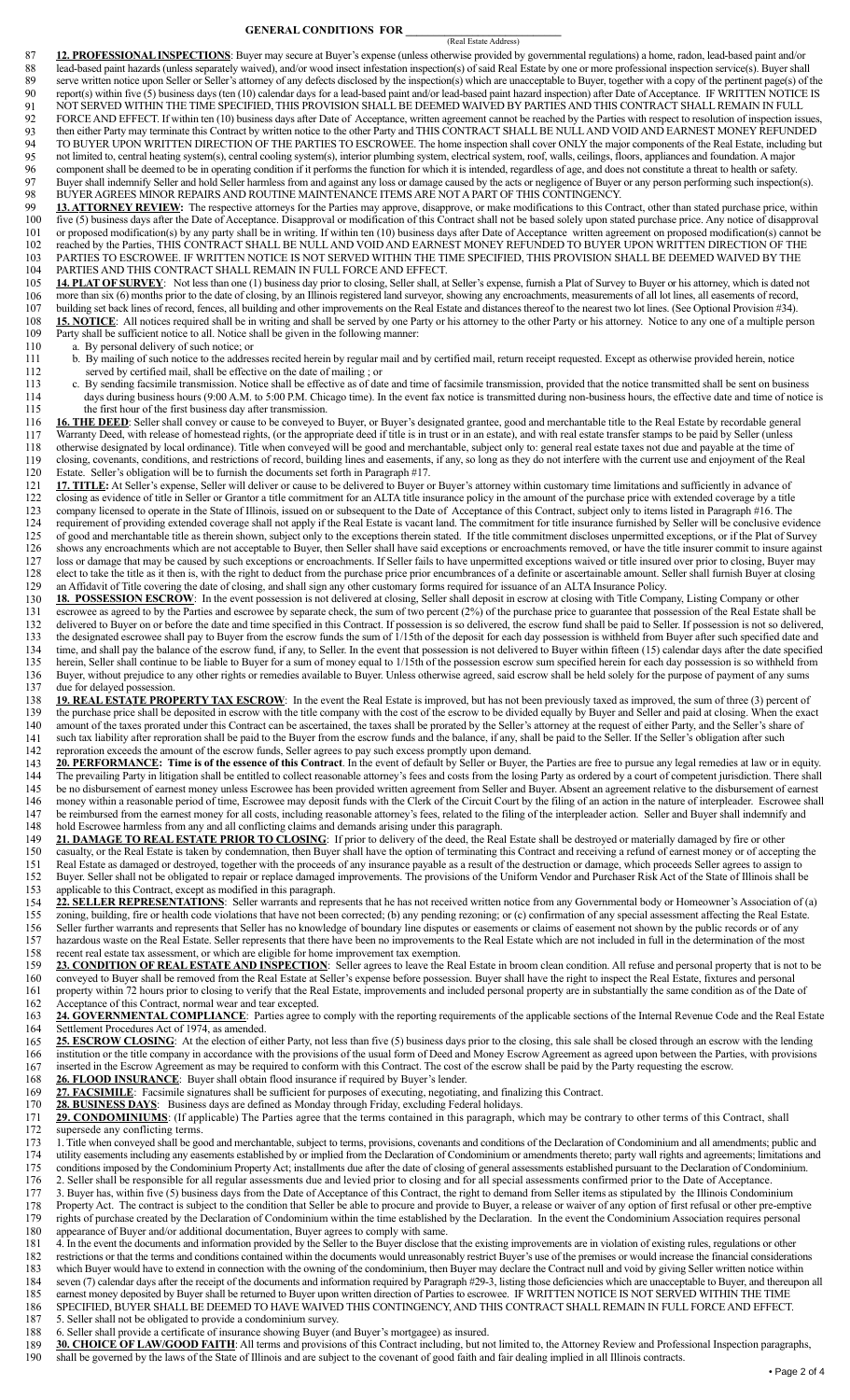**OPTIONAL PROVISIONS FOR \_\_** 

## **THE FOLLOWING OPTIONAL PROVISIONS APPLY ONLY IF INITIALED BY ALL PARTIES**

(Real Estate Address)

| 191                             |     |                                      | 31. SALE OF BUYER'S REAL ESTATE:                                                                                                    |                                                                                                                                                                                                                                                                                                                                                                                                                                                                                                                                                                                                                                                 |        |  |
|---------------------------------|-----|--------------------------------------|-------------------------------------------------------------------------------------------------------------------------------------|-------------------------------------------------------------------------------------------------------------------------------------------------------------------------------------------------------------------------------------------------------------------------------------------------------------------------------------------------------------------------------------------------------------------------------------------------------------------------------------------------------------------------------------------------------------------------------------------------------------------------------------------------|--------|--|
| 192<br>193                      |     | [initials]                           |                                                                                                                                     | (A) REPRESENTATIONS ABOUT BUYER'S REAL ESTATE: Buyer represents to Seller as follows:<br>(1) Buyer owns Real Estate commonly known as (address):                                                                                                                                                                                                                                                                                                                                                                                                                                                                                                |        |  |
|                                 |     |                                      |                                                                                                                                     | (2) Buyer [check one] $\Box$ has $\Box$ has not entered into a contract to sell his Real Estate.                                                                                                                                                                                                                                                                                                                                                                                                                                                                                                                                                |        |  |
| 194                             |     |                                      | If Buyer has entered into a contract to sell his Real Estate:                                                                       |                                                                                                                                                                                                                                                                                                                                                                                                                                                                                                                                                                                                                                                 |        |  |
| 195<br>196                      |     |                                      |                                                                                                                                     | (a) Buyer's sale contract [check one]: $\Box$ is $\Box$ is not subject to a mortgage contingency.                                                                                                                                                                                                                                                                                                                                                                                                                                                                                                                                               |        |  |
| 197                             |     |                                      |                                                                                                                                     | (b) Buyer's sale contract [check one]: $\Box$ is $\Box$ is not subject to a real estate sale contingency.                                                                                                                                                                                                                                                                                                                                                                                                                                                                                                                                       |        |  |
| 198                             |     |                                      |                                                                                                                                     | (c) Buyer's sale contract [check one]: $\Box$ is $\Box$ is not subject to a real estate closing contingency.                                                                                                                                                                                                                                                                                                                                                                                                                                                                                                                                    |        |  |
| 199                             |     |                                      |                                                                                                                                     | (3) Buyer [check one] $\Box$ has $\Box$ has not listed his Real Estate for sale with a licensed real estate broker and in a local multiple listing service.                                                                                                                                                                                                                                                                                                                                                                                                                                                                                     |        |  |
| 200                             |     |                                      |                                                                                                                                     | (4) If Buyer's Real Estate is not listed for sale with a licensed real estate broker and in a local multiple listing service, Buyer:                                                                                                                                                                                                                                                                                                                                                                                                                                                                                                            |        |  |
| 201<br>202<br>203               |     | (a)                                  | broker who will place it in a local multiple listing service.<br>Broker:                                                            | $\Box$ Within seven (7) calendar days after the Date of Acceptance of this Contract, shall list his Real Estate for sale with a licensed real estate                                                                                                                                                                                                                                                                                                                                                                                                                                                                                            |        |  |
| 204<br>205                      |     |                                      |                                                                                                                                     | Broker's Address:                                                                                                                                                                                                                                                                                                                                                                                                                                                                                                                                                                                                                               | Phone: |  |
| 206                             |     | (b)<br>(5)                           | $\Box$ Shall not list his Real Estate for sale.<br>Buyer authorizes Seller or his agent to verify representations contained herein. |                                                                                                                                                                                                                                                                                                                                                                                                                                                                                                                                                                                                                                                 |        |  |
| 207                             |     |                                      | (B) SALE AND/OR CLOSE OF BUYER'S REAL ESTATE:                                                                                       |                                                                                                                                                                                                                                                                                                                                                                                                                                                                                                                                                                                                                                                 |        |  |
|                                 |     |                                      |                                                                                                                                     | This Contract is contingent upon Buyer procuring a contract for the sale of Buyer's Real Estate on or before Supermann Supermann Such contract                                                                                                                                                                                                                                                                                                                                                                                                                                                                                                  |        |  |
| 208<br>209<br>210<br>211        | (1) |                                      |                                                                                                                                     | shall provide for a closing date not later than the closing date set forth in this Contract. IF WRITTEN NOTICE OF FAILURE TO PROCURE SUCH<br>CONTRACT IS NOT SERVED WITHIN THE TIME SPECIFIED, BUYER SHALL BE DEEMED TO HAVE WAIVED THIS CONTINGENCY AND<br>THIS CONTRACT SHALL REMAIN IN FULL FORCE AND EFFECT. (If this paragraph is used, then the following paragraph must be completed.)                                                                                                                                                                                                                                                   |        |  |
| 212<br>213<br>214<br>215<br>216 | (2) | AND EFFECT.                          |                                                                                                                                     | In the event the Buyer has procured a contract for the sale of Buyer's Real Estate as set forth above or has entered into a contract for sale of Buyer's Real Estate<br>prior to the execution of this Contract, this Contract is contingent upon Buyer closing the sale of Buyer's Real Estate on or before<br>IF WRITTEN NOTICE OF FAILURE TO CLOSE THE SALE OF BUYER'S REAL ESTATE BY SAID DATE IS NOT SERVED WITHIN THE TIME<br>SPECIFIED, BUYER SHALL BE DEEMED TO HAVE WAIVED THIS CONTINGENCY AND THIS CONTRACT SHALL REMAIN IN FULL FORCE                                                                                               |        |  |
| 217                             |     |                                      | Real Estate and offer it for sale subject to the following:                                                                         | (C) SELLER'S RIGHT TO CONTINUE TO OFFER REAL ESTATE FOR SALE: During the time of this contingency Seller has the right to continue to show the                                                                                                                                                                                                                                                                                                                                                                                                                                                                                                  |        |  |
| 218<br>219                      |     |                                      |                                                                                                                                     | (1) If Seller accepts another bona fide offer to purchase the Real Estate during such period, Seller shall notify Buyer in writing of same. Buyer shall then have                                                                                                                                                                                                                                                                                                                                                                                                                                                                               |        |  |
| 220                             |     |                                      |                                                                                                                                     | hours after Seller gives such notice to waive the contingencies set forth in paragraph #31 (B) subject to paragraph #31 (D) WAIVER OF                                                                                                                                                                                                                                                                                                                                                                                                                                                                                                           |        |  |
| 221                             |     | CONTINGENCIES.                       |                                                                                                                                     |                                                                                                                                                                                                                                                                                                                                                                                                                                                                                                                                                                                                                                                 |        |  |
| 222                             |     |                                      |                                                                                                                                     | (2) If Buyer complies with the provisions of paragraph #31 (D) "WAIVER OF CONTINGENCIES" then this Contract will remain in full force and effect.                                                                                                                                                                                                                                                                                                                                                                                                                                                                                               |        |  |
| 223<br>224                      |     |                                      |                                                                                                                                     | (3) If the contingencies set forth in paragraph # 31 (B) are NOT waived in writing within said time period by Buyer, THIS CONTRACT SHALL BE NULL<br>AND VOID AND EARNEST MONEY REFUNDED TO BUYER UPON WRITTEN DIRECTION OF THE PARTIES TO ESCROWEE.                                                                                                                                                                                                                                                                                                                                                                                             |        |  |
| 225<br>226<br>227<br>328        |     |                                      |                                                                                                                                     | (D) WAIVER OF CONTINGENCIES: Buyer shall be deemed to have waived the contingencies in paragraph #31 (B) in response to a notice of seller's acceptance of another bona fide offer<br>when Buyer has: (1) served written waiver within the time specified; and (2) increased the earnest money to a total of \$ by the end of the next business day after Buyer's written<br>waiver. IF BUYER FAILS TO DEPOSIT THE ADDITIONAL EARNEST MONEY WITHIN THE TIME SPECIFIED THE WAIVER SHALL BE DEEMED INEFFECTIVE AND<br>THIS CONTRACT SHALL BE NULL AND VOID AND EARNEST MONEY REFUNDED TO BUYER UPON WRITTEN DIRECTION OF THE PARTIES TO ESCROWEE. |        |  |
| 329<br>230<br>231<br>232        |     |                                      |                                                                                                                                     | (E) NOTICE (FOR THIS CONTINGENCY ONLY): Except as otherwise provided above, notice required under this Paragraph #31 shall be in writing and shall be<br>served on the Party. Courtesy copies of notice should be sent to the respective attorneys and Real Estate agents, if known. Failure to provide such courtesy copies shall not<br>render notice invalid. Notice to any one of a multiple person Party shall be sufficient notice to all. Notice shall be given to the Party in the following manner:<br>(1) By personal delivery of such notice effective at the time and date of personal delivery; or                                 |        |  |
| 233                             |     | (2)                                  |                                                                                                                                     | By mailing of such notice to the addresses recited herein by regular mail and by certified mail. Notice served by certified mail shall be effective as of                                                                                                                                                                                                                                                                                                                                                                                                                                                                                       |        |  |
| 234                             |     |                                      |                                                                                                                                     | 10:00 A.M. on the morning of the second day following deposit of notice in the U.S. Mail; or                                                                                                                                                                                                                                                                                                                                                                                                                                                                                                                                                    |        |  |
| 235                             |     | (3)                                  |                                                                                                                                     | By facsimile to a Party (service shall be effective at the time and date the sending Party receives a receipted copy of the notice from the receiving Party); or                                                                                                                                                                                                                                                                                                                                                                                                                                                                                |        |  |
| 236                             |     | (4)                                  |                                                                                                                                     | By personal delivery to Buyer's designee (other than Buyer's Real Estate agent or attorney) listed below. Notice to Buyer's designee shall be deemed notice                                                                                                                                                                                                                                                                                                                                                                                                                                                                                     |        |  |
| 237<br>238                      |     |                                      |                                                                                                                                     | to Buyer effective at the time and date of personal delivery. Buyer's designee shall reside within 35 miles of the Real Estate.                                                                                                                                                                                                                                                                                                                                                                                                                                                                                                                 |        |  |
|                                 |     |                                      | BUYER'S DESIGNEE: Name                                                                                                              | Address                                                                                                                                                                                                                                                                                                                                                                                                                                                                                                                                                                                                                                         |        |  |
| 239                             |     | Zip                                  |                                                                                                                                     | Home Phone Contract Contract Contract Contract Contract Contract Contract Contract Contract Contract Contract Contract Contract Contract Contract Contract Contract Contract Contract Contract Contract Contract Contract Cont                                                                                                                                                                                                                                                                                                                                                                                                                  |        |  |
| 240                             |     |                                      |                                                                                                                                     | 32. CANCELLATION OF PRIOR REAL ESTATE CONTRACT: In the event either Party has entered into a prior real estate contract                                                                                                                                                                                                                                                                                                                                                                                                                                                                                                                         |        |  |
| 241                             |     |                                      |                                                                                                                                     |                                                                                                                                                                                                                                                                                                                                                                                                                                                                                                                                                                                                                                                 |        |  |
| 242                             |     |                                      |                                                                                                                                     | is not cancelled within the time specified, THIS CONTRACT SHALL BE NULL AND VOID AND EARNEST MONEY REFUNDED TO BUYER UPON WRITTEN                                                                                                                                                                                                                                                                                                                                                                                                                                                                                                               |        |  |
| 243<br>244                      |     |                                      | Inspections provisions of this Contract have expired, been satisfied or waived.                                                     | DIRECTION OF THE PARTIES TO ESCROWEE. Notice to the purchaser under the prior contract should not be served until after Attorney's Review and Professional                                                                                                                                                                                                                                                                                                                                                                                                                                                                                      |        |  |
| 245                             |     |                                      |                                                                                                                                     | 33. INTEREST BEARING ACCOUNT: Earnest money when received in the total amount of \$10,000.00 or more (with a completed                                                                                                                                                                                                                                                                                                                                                                                                                                                                                                                          |        |  |
| 246                             |     |                                      |                                                                                                                                     | W-9 and other required forms), shall be held in a federally insured interest bearing account at a financial institution designated by Escrowee. All interest earned on the                                                                                                                                                                                                                                                                                                                                                                                                                                                                      |        |  |
| 247                             |     |                                      |                                                                                                                                     | earnest money shall accrue to the benefit of and be paid to Buyer. In anticipation of closing, The Parties direct Escrowee to close the account no sooner than ten (10)                                                                                                                                                                                                                                                                                                                                                                                                                                                                         |        |  |
| 248                             |     |                                      | business days prior to the anticipated closing date.                                                                                |                                                                                                                                                                                                                                                                                                                                                                                                                                                                                                                                                                                                                                                 |        |  |
| 249<br>250                      |     | and flagged or otherwise monumented. |                                                                                                                                     | 34. SURVEY OPTIONS: The survey provided by Seller pursuant to Paragraph #14: PLAT OF SURVEY shall show all corners staked                                                                                                                                                                                                                                                                                                                                                                                                                                                                                                                       |        |  |
|                                 |     |                                      |                                                                                                                                     |                                                                                                                                                                                                                                                                                                                                                                                                                                                                                                                                                                                                                                                 |        |  |
| 251                             |     |                                      |                                                                                                                                     | 35. WELLAND/OR SEPTIC/SANITARY INSPECTIONS: Seller shall obtain, at Seller's expense, a well water test (including nitrates                                                                                                                                                                                                                                                                                                                                                                                                                                                                                                                     |        |  |
| 252                             |     |                                      |                                                                                                                                     | test) and/or a septic/sanitary report from the applicable governmental authority or qualified inspection service, each dated not more than ninety (90) days prior to closing,<br>stating that the well and the water supplied therefrom and the septic/sanitary system are in compliance with applicable health regulations. Seller shall deliver a copy of the                                                                                                                                                                                                                                                                                 |        |  |
| 253<br>254                      |     |                                      |                                                                                                                                     | report to Buyer not less than fourteen (14) days prior to closing. If either system is found not to be in compliance with applicable health regulations, and in the event that                                                                                                                                                                                                                                                                                                                                                                                                                                                                  |        |  |
| 255                             |     |                                      |                                                                                                                                     | within five (5) business days after receipt of such report(s), written agreement cannot be reached by the Parties with respect to the resolution of well and/or septic/sanitary                                                                                                                                                                                                                                                                                                                                                                                                                                                                 |        |  |
| 256<br>257                      |     |                                      |                                                                                                                                     | issues, then either Party may terminate this Contract by written notice to the other Party and THIS CONTRACT SHALL BE NULL AND VOID AND EARNEST MONEY<br>REFUNDED TO BUYER UPON WRITTEN DIRECTION OF THE PARTIES TO ESCROWEE.                                                                                                                                                                                                                                                                                                                                                                                                                   |        |  |
| 258                             |     |                                      |                                                                                                                                     | 36. CONFIRMATION OF DUAL AGENCY: The Parties confirm that they have previously consented to                                                                                                                                                                                                                                                                                                                                                                                                                                                                                                                                                     |        |  |

\_\_\_\_\_\_\_\_\_\_\_\_\_\_\_\_\_\_\_\_\_\_\_\_\_\_\_\_\_\_\_\_\_\_\_\_\_\_\_\_ (Licensee) acting as a Dual Agent in providing brokerage services on their behalves and specifically consent to Licensee acting as a Dual Agent in regard to the transaction referred to in this Contract. 259 260